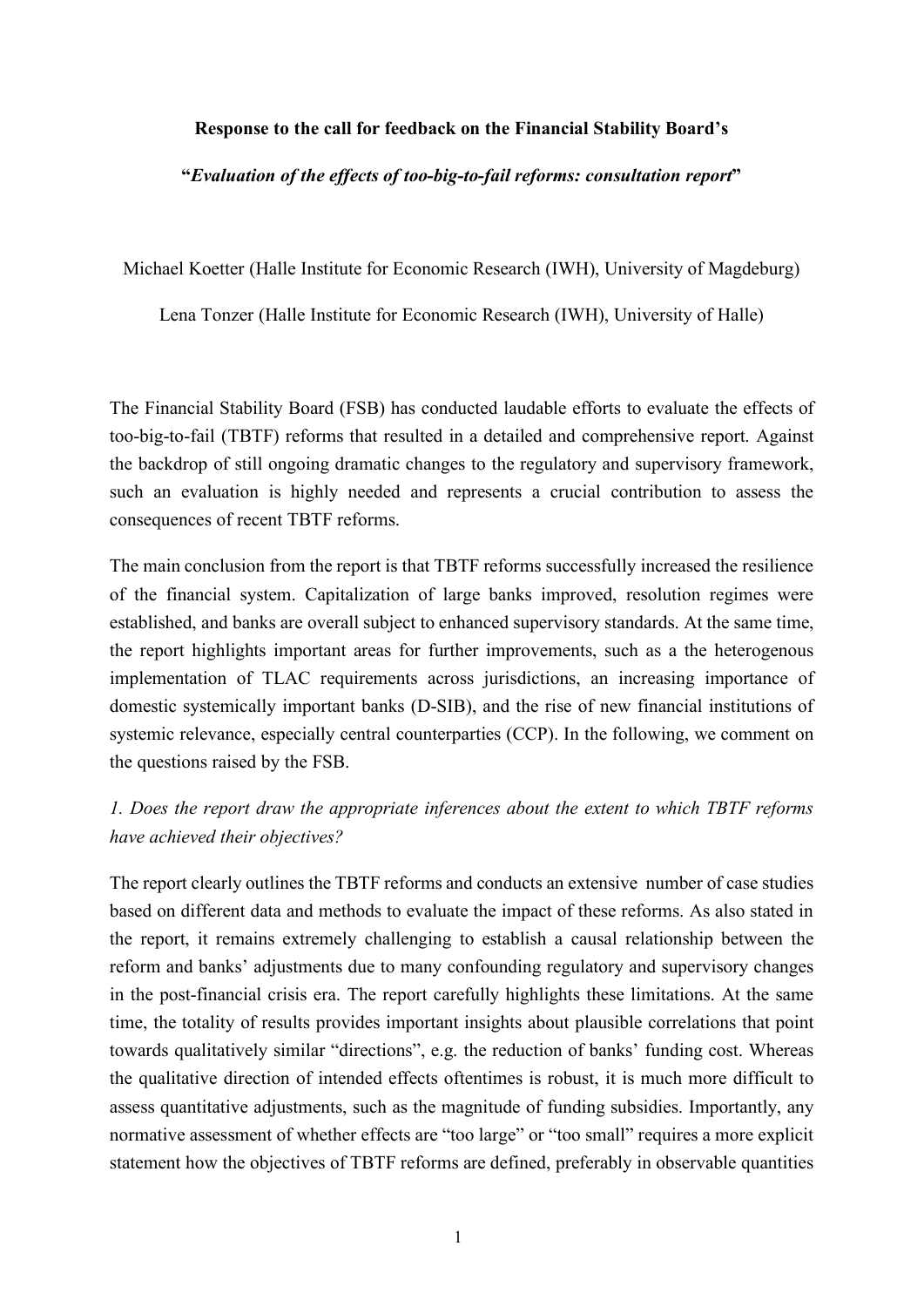that measure the negative externalities that the reforms should reduce, e.g. systemic risk and moral hazard. Overall, the report therefore draws, in our view, adequate inference at the expense of being occasionally not very concrete about resulting needs for policy actions and their timing.

## *2. Does the report identify suitable findings for consideration by the relevant policy-making bodies?*

Without doubt, the report provides a good overview of ongoing dynamics in the banking system that can be useful for policymaking. At the same time, the assessment also highlights some important differences across jurisdictions regarding the implementation status of TBTF reforms. A recurring theme is the importance of cross-border coordination of supervisors in exchanging information about the financial health of SIBs in their jurisdiction, especially D-SIBs, prior to stress and about resolution practices after bank failures. Thus, the documented differences in implementing the laudable new measures, such as TLAC and resolution regimes, probably have to be flanked by an effective supra-national governance of supervisors as well. Thereby, one can avoid gridlock of resolution efforts due to national and political considerations that may override supra-national economic interests and needs during the execution of painful decisions in case of bank failures. Especially against the backdrop of an increasing importance of D-SIBs, which are most likely even closer to national rather than European supervision and political interests, any recommendations on how to strengthen the supra-national executive powers to ensure an effective and speedy enactment of resolution procedures seems of imperative importance. Otherwise, each individual bank failure in the future is a candidate for exemptions from the TBTF resolution practices on grounds of particular national interests that do (rationally) not internalize the supra-national social costs and benefits of such exemptions, e.g. undermining of credibility and ultimately occurrence of moral hazard. This gap could have been articulated clearer in this report on grounds of the documented differences in the speed and intensity of the implementation of TBFT reforms across jurisdictions.

# *3. Are the analytical approaches used to evaluate the effects of the TBTF reforms appropriate? Are there other approaches to consider?*

The report applies a number of sophisticated empirical methods (e.g. difference-in-differences estimation, event studies, panel regression analyses, etc.) to replication and updating exercises of academic work together with case studies, interviews, and feedback panels. This augmentation of scientific methods is an important and crucial step in policy evaluation that we welcome very much so as to enhance the tractability of policy making. It would be a significant accomplishment if these practices become the new standard among policy makers.

Among the many findings, the report provides evidence that systemic risk indicators of TBTF banks have declined, a welcome result that bodes well for financial stability. However, this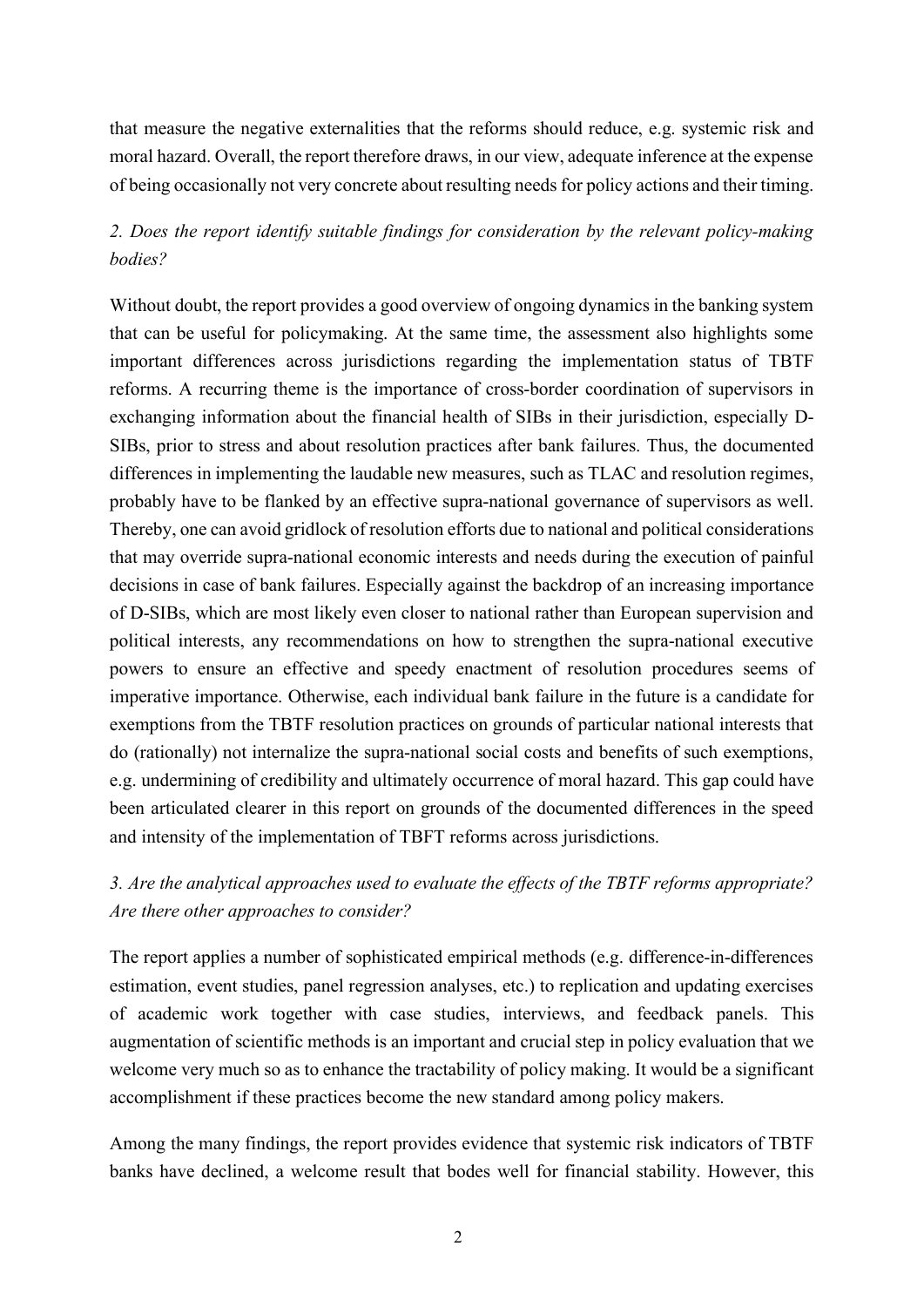conclusion hinges critically on the choice of risk indicators and, for as far as these indicators are based on market perceptions, the assumption that financial markets function efficiently. The idea that agents gather and process information that is subsequently fully reflected in accurate and precise prices is not unchallenged though. Meta evidence from experimental research casts, in fact, some doubt on this presumption, reporting that at least economists tend to believe that markets are more efficient than they really are (Page and Siemroth 2020).

Thus, a potential further improvement in the analytical approaches towards FSB policy evaluations could be a systematic consultation of stakeholders (market participants, national regulators, supranational policy makers, bank owners, bank managers, bank creditors, depositors, etc.) by means of simple laboratory experiments. Thereby, one may also complement some of the inherent methodological challenges of partial equilibrium empirical analyses (high internal consistency, little external validity) and calibrated general equilibrium analyses (high generalizability and theoretical tractability, heavy reliance on assumptions and coarse modelling of mechanisms).

Taken the empirical findings at face value, one concern is that systemic risk indicators may decline in good times, but will also increase instantaneously after a sufficiently large and unexpected shock. Such a pattern would be problematic if banks are still large and thus TBTF. These considerations result in the question of whether not only systemic risk indicators of TBTF banks are relevant or whether the mere existence of a TBTF bank poses a risk that should be resolved. The question is especially important acknowledging that the largest banks grew larger rather than smaller (The World Bank 2018). Likewise, the largest banks in the euro area seem to keep an important market share over time (ECB 2017). Hence, even if there is some downward trend in market concentration, the TBTF challenge to financial stability appears to remain unsolved.

# *4. Is there relevant causal evidence of the TBTF reforms that can complement the findings of the report?*

The report gathered comprehensive evidence from published academic work, which leaves little to add on this point. One additional study of potential interest is Degryse et al. (2020), who provide new evidence on G-SIB status and lending. More indirectly, a study by Bonfim and Kim (2019) sheds light on collective moral hazard by banks when managing liquidity risk, which practically involves the management of TLAC eligible assets and liabilities. Again, overall it seems notoriously challenging to isolate causal effects of a single reform during the relevant time frame in a reduced form empirical analysis. Therefore, it might be futile to search for one single, dedicated analysis. Instead, relying in the spirit of this report on a holistic assessment of the totality of evidence available is sensible.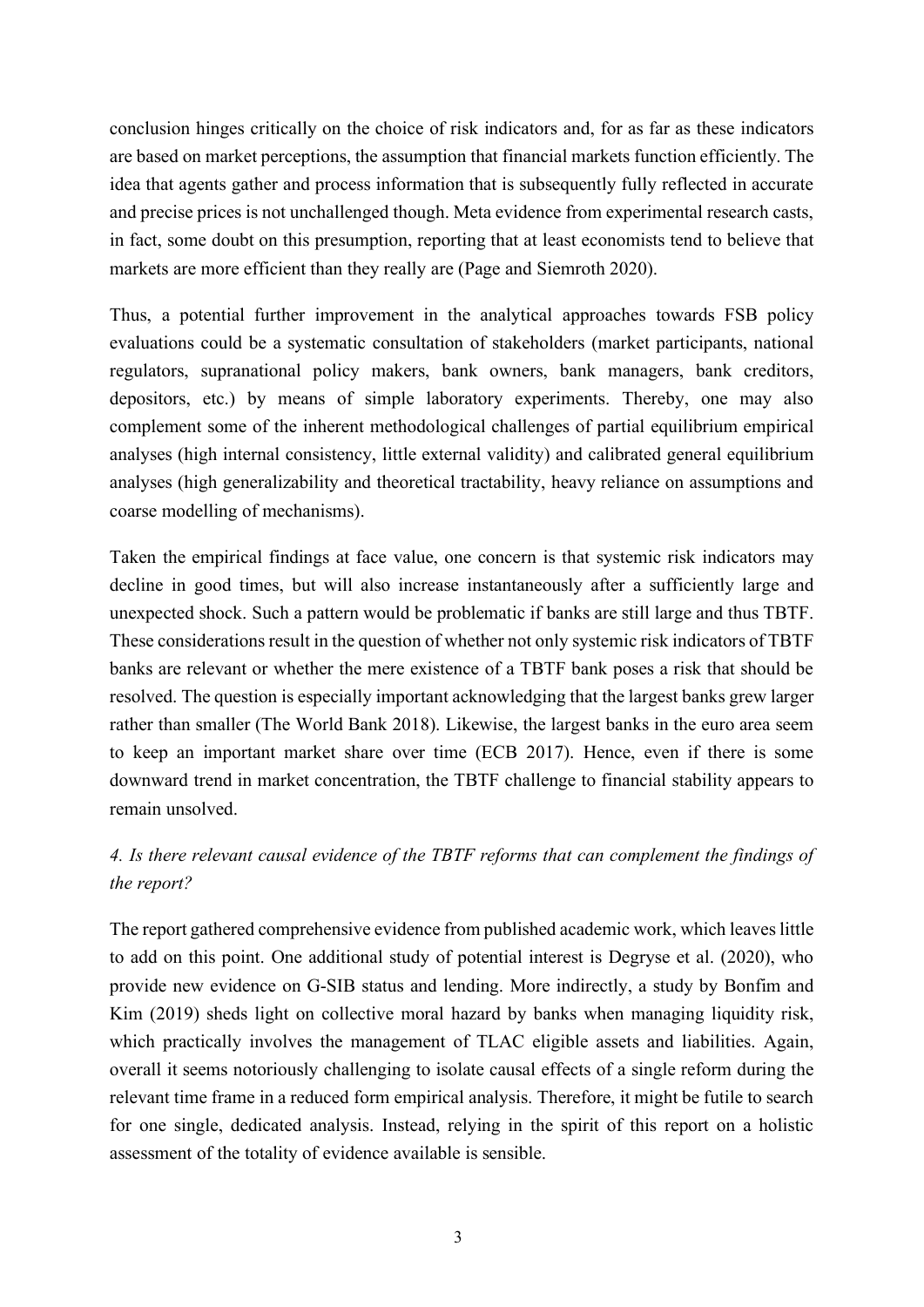*5. The analysis was carried out before the COVID-19 pandemic, which may have produced new evidence relevant to the evaluation. Within the terms of reference, what updated analytical work would be most useful?*

For European banks, Schularick et al. (2020) study whether (large) banks have enough capital to support the recovery from the COVID-19 pandemic. Based on different scenarios, they find that the capital shortfall is substantial, ranging between 143 and 600 billion Euros. In a crosscountry study of 88 financial crises taking place in 78 economies since 1990, Ari et al. (2020a,b) highlight the importance of non-performing loan (NPL) resolution to mitigate financial instability shocks. Hence, it might not be only sheer size, connectedness, complexity, or other criteria to define SIB in the current COVID-19 crisis that matter, but the relative importance of NPL on the balance sheet of banks that we would have not consider systematically relevant until today. Given that differences in the abilities to recover NPLs are crucial to explain aggregate economic recovery after a crisis, the role of NPLs might deserve more attention also in the context of assessing the existence and relevance of potential (implicit) TBTF guarantees. Related to this point, Gropp et al. (2020) assess in how far potential losses in the real sector might be a threat to banking stability for the German banking system. Importantly, they find that the crisis does not only cause stress for TBTF firms but especially for smaller savings and cooperative banks.

This result raises the broader issue of the relative importance of TBTF guarantees and reforms versus potentially equally important too-many-to-fail and too-many-to-rescue concerns, which are not further studied and assessed in the present report. A follow-up assessment along these lines would be important to critically review the adequacy of the regulatory focus on a few large banks as opposed to many smaller banks forming clusters of systemically relevant swarms as well as non-bank financial intermediaries and institutions that may matter even more in times of aggregate real shocks, such as the COVID-19 situation.

## **TBTF reforms**

*6. Does the report accurately describe the ways in which TBTF reforms may affect banks' behaviour and markets' responses? Are there other channels that the evaluation has not considered?*

The report focuses on TBTF banks, which makes sense as reforms aimed at lowering the prevalence of these banks. However, since the recent financial crisis, reforms have not only focused on TBTF banks, but also on the banking sector in general. This re-regulation of the banking sector has resulted in a complex set of new regulatory and supervisory rules. Such a regulatory burden can impose additional costs on banks and thus set incentives for regulatory arbitrage as well as benefit competitiveness of non-bank financial intermediaries. For example,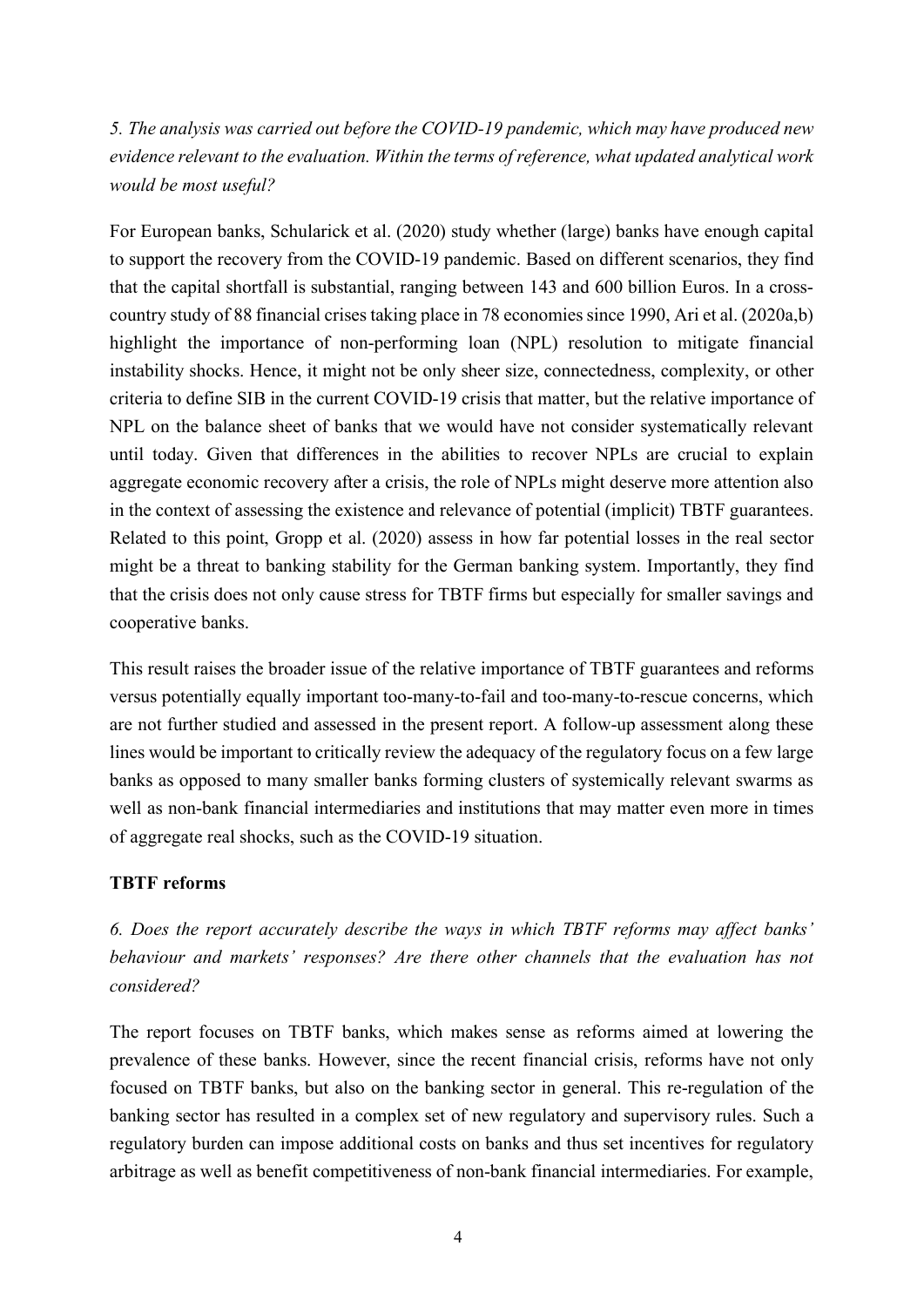Fiordelisi et al. (2017) find that banks supervised by the Single Supervisory Mechanism reduced lending activities more than other non-SSM banks, which indicates that market structures can change following regulatory adjustments that are specific to large and systemically important banks.

Especially, the joint occurrence of a higher degree of regulatory complexity and digitalization might give rise to FinTechs entering the market or banks cooperating with the former. Such changes in the market structure might lower the TBTF risk but change the network structure and shift activities towards less regulated entities, which in turn can introduce new risks to financial stability. Hence, the report might give useful insights as concerns TBTF banks but its content might be driven by lessons learnt in the past.

## **Feasibility of resolution**

*7. Does the report accurately describe the remaining obstacles to the resolvability of systemically important banks (SIBs)? Are there other major obstacles that should be highlighted?*

The establishment of a Single Resolution Mechanism for euro area banks and individual resolution schemes at the national level are a significant improvement compared to the precrisis framework. It helps lowering moral hazard due to bailout expectations and it reduces potential risk spillovers from banks to sovereigns. However, these objectives will only be reached if the institutional setting is credible. In the worst-case scenario, this requires that a bank in trouble is resolved and not bailed out by the government. The reviewed case studies on exceptions, all of which have *de jure* been compliant TBTF regulation, do nonetheless cast *de facto* doubt on the stringency with which unpleasant choices in such worst case scenarios will be taken.

Thus, we recommend continuing efforts to monitor the use of resolution schemes, in particular for TBTF banks, and their effect on market perceptions. In this context, the development of an implementation index in the report is extremely informative and useful. We suggest that a regular communication, perhaps as part of a regular FSB communication to the public, on this index as well as the use of resolution schemes may help to increase awareness among market participants, which jurisdictions are creating a safe and stable regulatory framework by implementing TBTF regulation.

This point is crucial given the global scope of the COVID-19 crisis that started only shortly after resolution schemes entered into force. Hence, there is no established routine on how to deal with banks in trouble. Instead of facing idiosyncratic cases, it is very likely that in the near future several banks will enter into distress at once. In such a systemic scenario, it could be that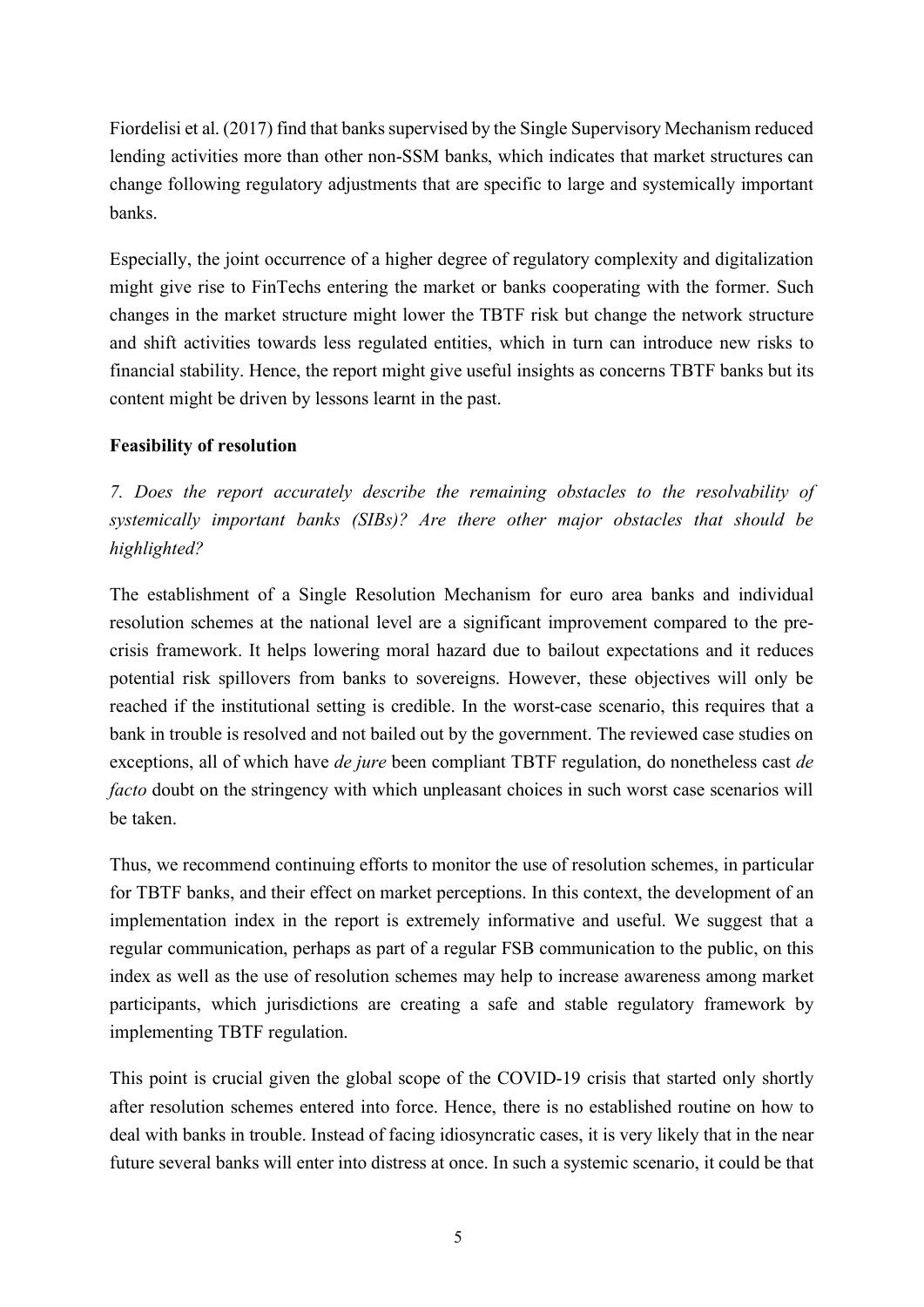there is a lot of political resistance, in particular by national authorities, against resolution and in case resolution does not take place, this, will question the newly established framework and potentially damage its credibility (see also Avgouleas and Goodhart 2015). Hence, it seems of utmost importance that there is clear communication by supra-/national resolution authorities that resolution and restructuring will take place, also during an event such as the pandemic. In such a systemic scenario, also the role of the Single Resolution Fund should stick to not setting signals about using the funds to bailout banks, especially having in mind that a sizeable amount of money has been collected by now (33 billion Euro in 2019).<sup>1</sup>

### **The market's perceptions of the credibility of reforms**

# *8. Does the report draw appropriate inferences about the extent to which market participants perceive resolution reforms to be credible?*

As the report mentions, information on resolution frameworks and practices is difficult to collect. Thus, any attempt to estimate whether and to what extent market participants perceive resolution reforms to be credible can also be affected by the degree of transparency of related rules. Furthermore, differences in resolution regimes across countries could drive changes in investment decisions, which might also be an indicator of how credible a resolution reform is. If there are strong movements out of a now bail-in-able position, this could be a sign that the reform is credible. Lewrick et al. (2019) find evidence for the credibility of bail-in due to an increase of the yields of senior bail-in bonds compared to similar bonds that are not bail-inable. Yet, the bail-in premium declines with improved market conditions thus showing some pro-cyclicality, which banks could exploit. Generally, the lack of an investor register that tracks which institutions actually hold TLAC securities is problematic in this context, because trading behaviour of these agents could not only shed light on the credibility of reforms (and their heterogenous implementation), but could also be useful to assess which parts of the financial system are how exposed to bank instability risks.

A smaller comment is that the technical appendix (Section 3) contains different studies using different techniques and being based on different countries, which assess the credibility of reforms. To make results more comparable, it would be interesting to conduct similar analyses across countries. Otherwise, the report conducts a broad range of tests following the related literature, which contributes to giving a comprehensive overview of ongoing dynamics.

The report concludes that reforms have been effective given that funding cost advantages declined for SIBs. However, these advantages are still higher than before the global financial crisis. Hence, could it be that, due to bailouts during the crisis, bailout expectations have been

 <sup>1</sup> https://srb.europa.eu/en/node/804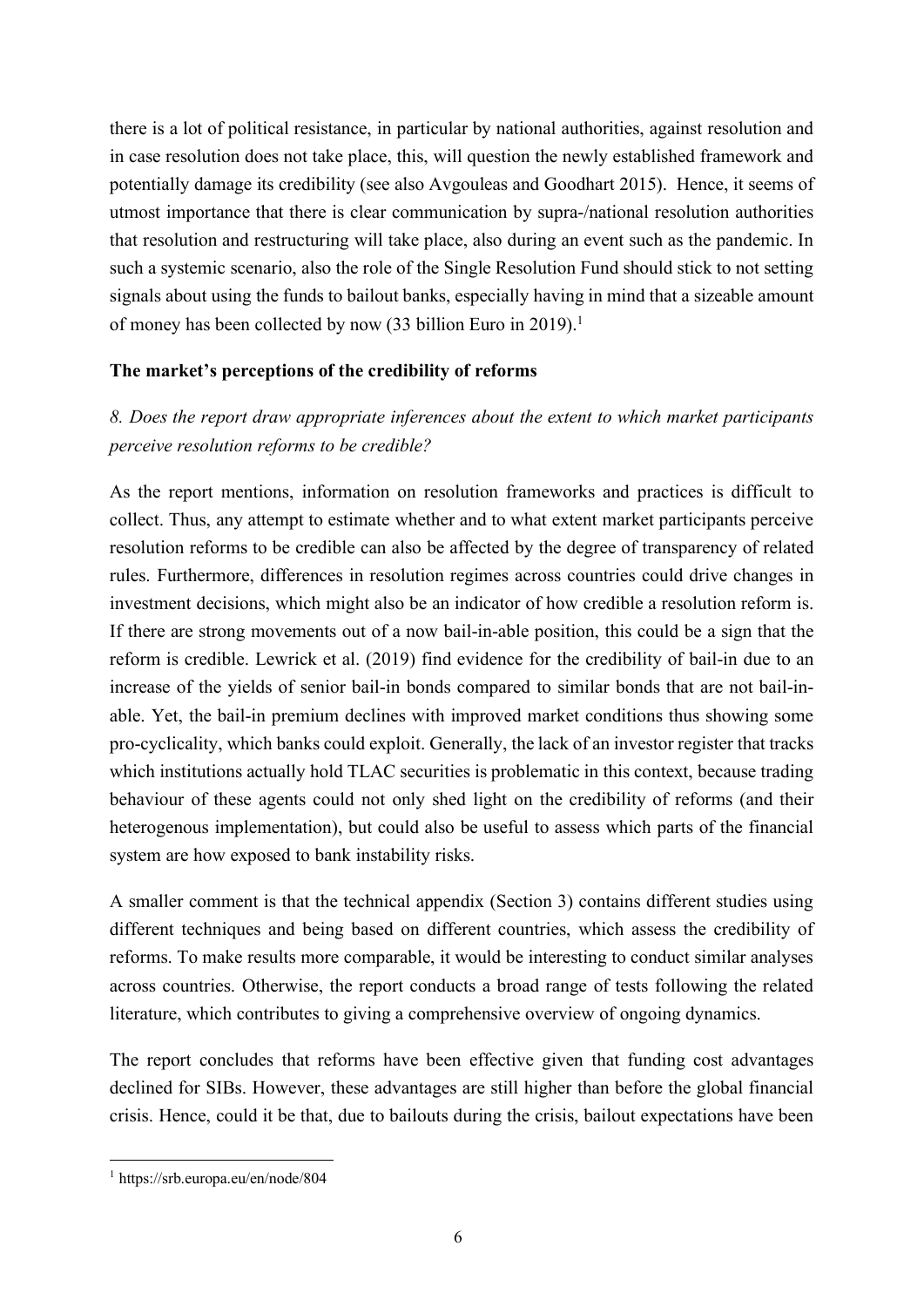supported thus increasing the funding cost advantages and now we are back to the pre-crisis situation with still substantial TBTF expectations?

## **Banks' responses to reforms**

*9. Does the report accurately describe changes in the structure and behaviour of SIBs? Are the findings about the extent to which these changes can be attributed to TBTF reforms appropriate?*

The report provides a clear and concise overview of how observable changes in (SI) bank behaviour correlate with regulatory changes. At the same time, the report carefully points to the limitations of the various analyses, which is good. Accordingly, we consider the careful attribution of TBTF regulation to bank observables adequate. The report shows that G-SIBs are required to hold a certain amount of total loss-absorbing capital (TLAC) and that they have already built up the 2019 transitional amount. Furthermore, banks have increased the quantity and the quality of their capital. These findings should imply that banks are well prepared to buffer potential losses, also during the COVID-19 pandemic. However, the described evolution of TLAC buffers also raises several questions.

- First, how could banks achieve the required amount of TLAC so quickly? Does it mean that the costs of obtaining the required amount of TLAC was relatively low for banks? If yes, could the regulator increase the amount of TLAC at low costs but with substantial benefits in case losses occur? The report shows additionally that G-SIBs have lower capital to assets ratios than other banks. We understand that this is related to the unweighted capital ratio, but still it seems a crucial point to understand why this is the case (also having potential shortcomings of risk-weighted capital requirements in mind) and what the implications for the effectiveness of TBTF reforms are.
- Second, to what extent is the ease to comply with TLAC requirements a consequence of sustained low interest rates that render the search for yield by institutional investors, such as insurances, pension funds, etc., more pressing? Were TLAC securities easy to place because institutional investors were, and still are presumably, very hard pressed to find asset classes offering at least some yield. To assess possibly resulting risks of systemic banking crises being rolled over to other, non-regulated parts of the financial system may be crucial, thereby calling even more for an investor register of TLAC securities issued by G-SIBs and, ideally also D-SIBs.
- Third, what is included in TLAC as well as regulatory capital items? Are the positions "usable capital" (Kleinnijenhuis et al. 2020)?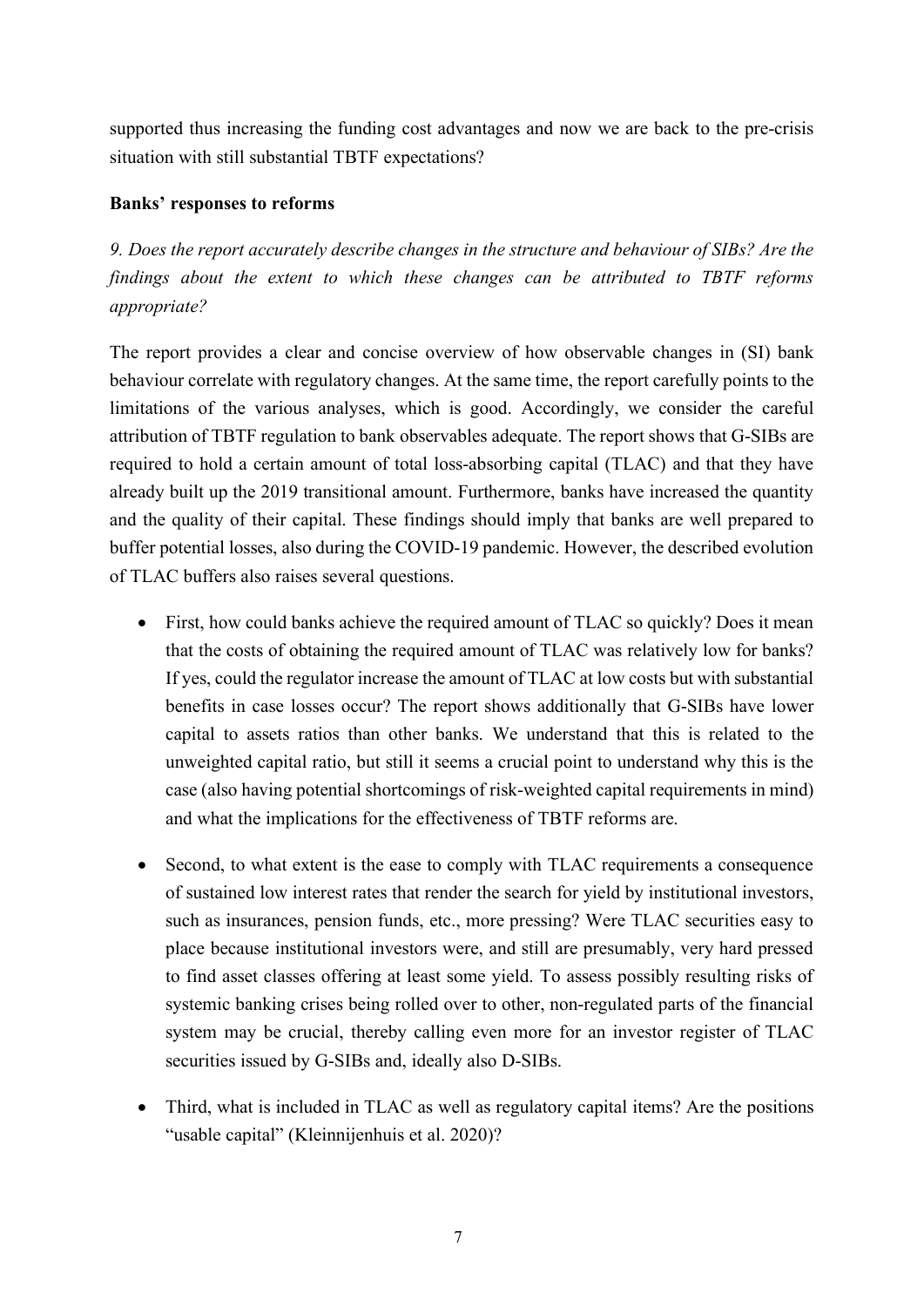- Fourth, is the amount of TLAC for G-SIBs high enough to also buffer losses during a systemic crisis and can regulatory capital constraints be adjusted to free up some buffers? As the COVID-19 pandemic unfolds, there are first signs of increased insolvencies in the real sector and it should be questioned whether banks have not only raised capital buffers but also whether this increase was substantial enough to help them absorb these losses.
- Fifth, will such positions like TLAC be used to buffer losses considering that banks are even reluctant to cut dividends during the COVID-19 pandemic?
- Sixth, given that financial institutions hold a large share of TLAC in the euro area, does this span a new network in which contagion effects could occur? To avoid resolutions, financial institutions might strategically want to create such a network.

### **Broader effects of reforms**

*10. Does the report accurately describe changes in the structure and resilience of the global financial system and in financial integration? Does it draw the appropriate inferences about the extent to which these changes have been driven by TBTF reforms? Does the report accurately describe and estimate the social costs and benefits of TBTF reforms?*

Regarding the part on financial integration, it would be helpful assessing in detail how GSIBs are connected across borders and how well potential resolution strategies could work for such complex multinational entities. Obtaining more data for a cross-country sample of banks on foreign subsidiaries and on cross-border claims thus seems highly needed to answer such questions and to provide the necessary input for resolution authorities ex ante.

The inference on social costs and benefits in the report are quite strong, taking a stance that TBTF reforms generated net benefits from a welfare perspective. Whereas this might very well be true, the presented and reviewed partial equilibrium analyses do not fully warrant such a strong conclusion. A bleak possibility that we cannot rule out is that systemic risks are just routed via TLAC security holdings out of the (supra-nationally) regulated realm of (G-)SIBs into either smaller banks supervised by national authorities or other participants in global financial systems that are less well monitored by regulatory agencies and market participants.

Another important insight from the report is that average market concentration in banking declined. However, market concentration might have little to say about the competitive pressure in an industry. In fact, some studies indicate that bank consolidation remained too low in banking due to political merger impediments that causally depress bank profitability (see Koetter et al., 2018). Given that more than half of TLAC assets are held within the financial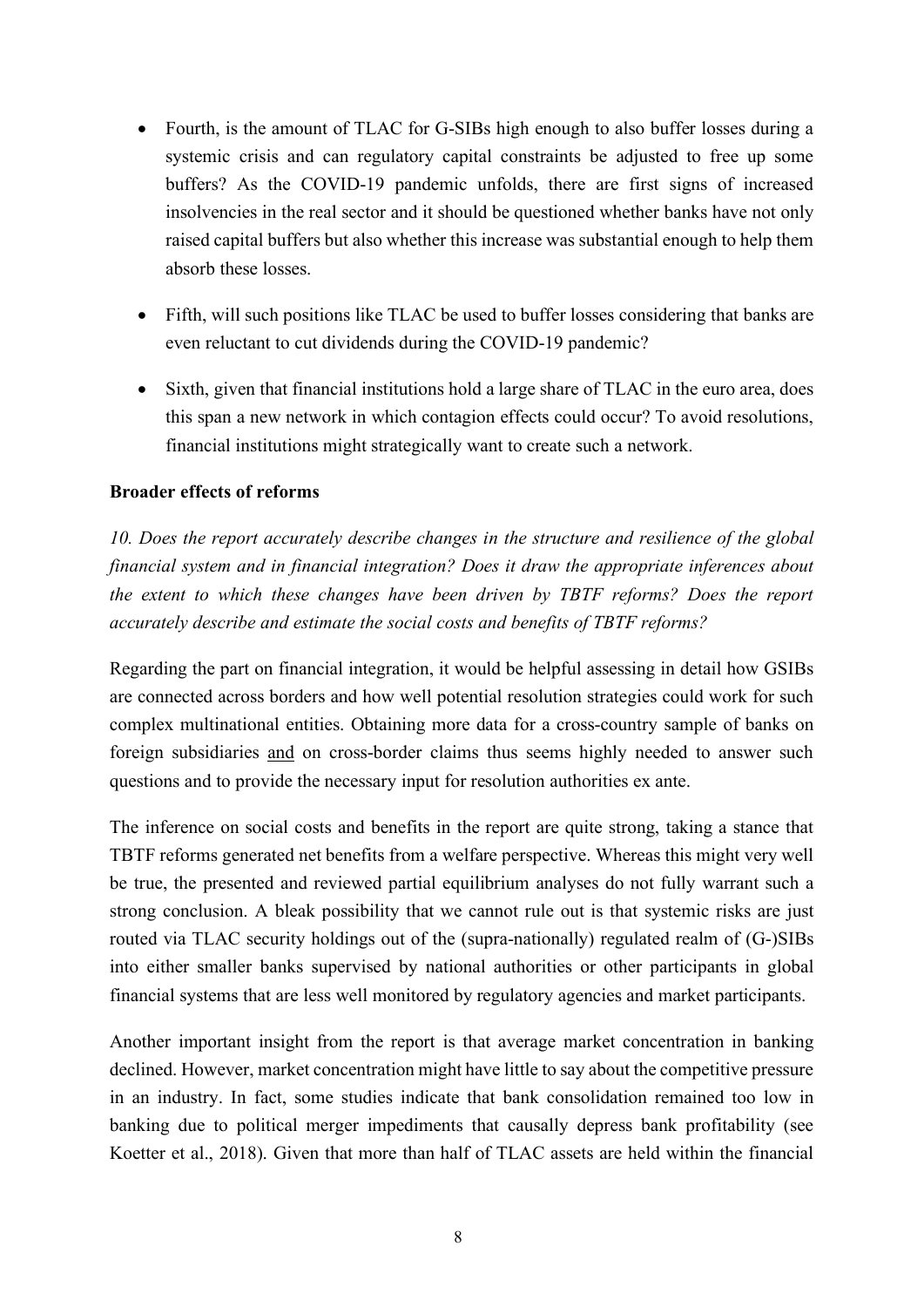sector (see p. 27 of the report), many of which are either directly government-owned or subject to more indirect political suasion, e.g. due to holdings of domestic sovereign bonds<sup>2</sup>, a more transparent reporting to the public about who is actually holding TLAC assets that should prevent bank failures would be needed. In the worst case, TLAC investors are already or become systemically relevant to their domestic governments, e.g. large insurances or pension funds, thereby just shifting the TBTF problem from banking to other sectors of the financial industry.

### **Additional considerations**

### *11. Are there any other issues that should be considered, within the terms of reference?*

To facilitate research on related topics also outside of the FSB's agenda, we would strongly encourage continuing efforts to construct a publically available database on resolution cases and conditions on the one hand and on TLAC security holdings on the other. Also providing information on specific terms that countries adopt with respect to the bail-in hierarchy of liabilities would be extremely useful information for research on the effectiveness of resolution schemes.

Regarding the COVID-19 pandemic, there are signs that capital regulation is loosened to help banks buffer potential losses. This loosening, however, occurs in a period in which new tools would have been still in the phase-in (TLAC) or have only been recently activated (Countercyclical capital buffer, e.g. in Germany). This observation shows the pressing need to be not too reluctant to implement such tools that should generate a buffer in good times. Additionally, this implies that as soon as the economy is on the recovery path, these tools should be tightened again despite potential lobbying against it.

#### **References**

Ari, A., Chen, S., and Ratnovski, L. (2020a). ECB Research Bulletin 71.

Ari, A., Chen, S., and Ratnovski, L. (2020b). The dynamics of non-performing loans during banking crises: a new database. ECB Working Paper 2395.

Avgouleas, E., and Goodhart, C. (2015). Critical Reflections on Bank Bail-ins. *Journal of Financial Regulation*, 1(1), 3-29.

Bonfim, D., and Kim, M. (2019). Liquidity risk and collective moral hazard. *International Journal of Central Banking,* 15(2), 101-150.

<sup>&</sup>lt;sup>2</sup> See Cull et al. (2018) for an overview and Koetter and Popov (2020) for a recent example in German banking.